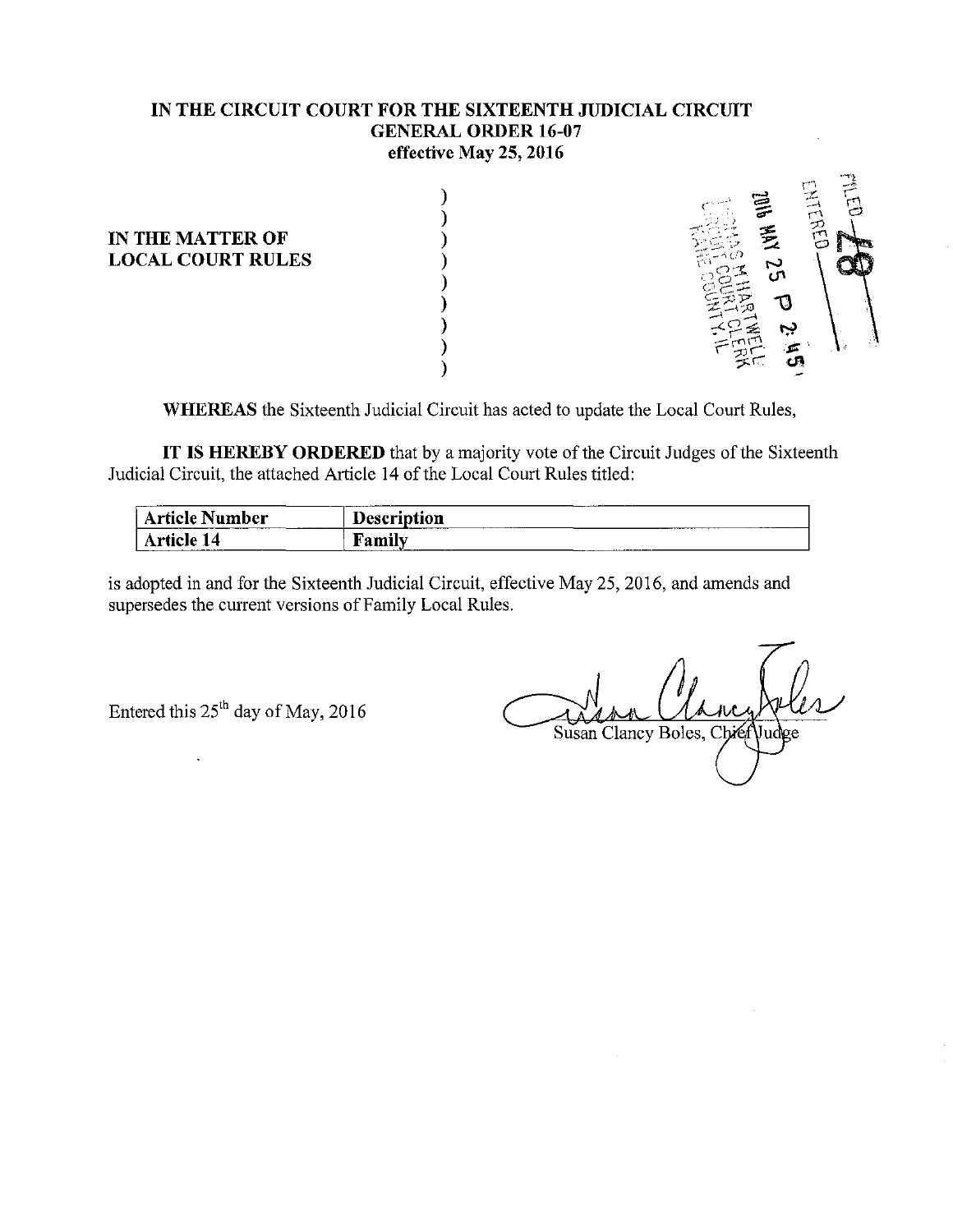### **III. FAMILY**

#### **ARTICLE 14: FAMILY**

#### **14.00 GENERAL**

For purposes of these Rules, a Family Division case is defined as any proceeding arising under the provisions of Illinois Marriage and Dissolution of Marriage Act (IMDMA), The Illinois Parentage Act (IPA), or applicable proceedings for orders of protection.

#### **14.01 ASSIGNMENT OF CASES**

- (a) All newly filed D and F designated cases shall be randomly assigned by the Circuit Court Clerk to a family division Judge pursuant to the General order of assigmnents of Judges then in effect. When more than one (1) party files a Family Division Case involving the same parties and issues, all such cases shall be consolidated into the earliest filed case to be heard by the Judge assigned to that case.
- (b) Cases that are reinstated after having been dismissed or non-suited shall be assigned to the Judge hearing the case at the time of dismissal. Cases that are refiled following a dismissal or non-suit, which involve the same parties and subject matter regardless of party designation, shall likewise be assigned to the Judge hearing the case at the time of dismissal.
- ( c) Whenever possible and appropriate, all proceedings involving the parenting, allocation of parental responsibilities, guardianship or custody of an individual child shall be conducted by a single Judge.
	- (1) When cases involving the same minor child or children are pending in both the Family division and the Probate division, the Judges assigned to each case shall consult with each other to determine if the probate case(s) should be transferred to the Family division to resolve any issues related to the child(ren).
	- (2) In any case pending in the Family division involving a minor child or children who is the subject of a Juvenile Court Act petition, the family court Judge shall stay all or part of the proceedings pending the outcome of the Juvenile Court proceedings.
- (d) From time to time, the Chief Judge or the Presiding Judge of the Family Division may reassign cases to promote equity and manage caseloads within the division.

#### **14.02 PLEADINGS, MOTIONS AND COURTESY COPIES**

- (a) All pleadings shall be filed in a form consistent with the relevant statutory authority, Local Court Rules and Supreme Court Rules.
- (b) Courtesy copies shall be provided to the court as directed.
- ( c) Unless otherwise required by law, rule, or upon leave of court. **EXHIBITS, PRIOR ORDERS OR PLEADINGS SHALL NOT be attached or filed with**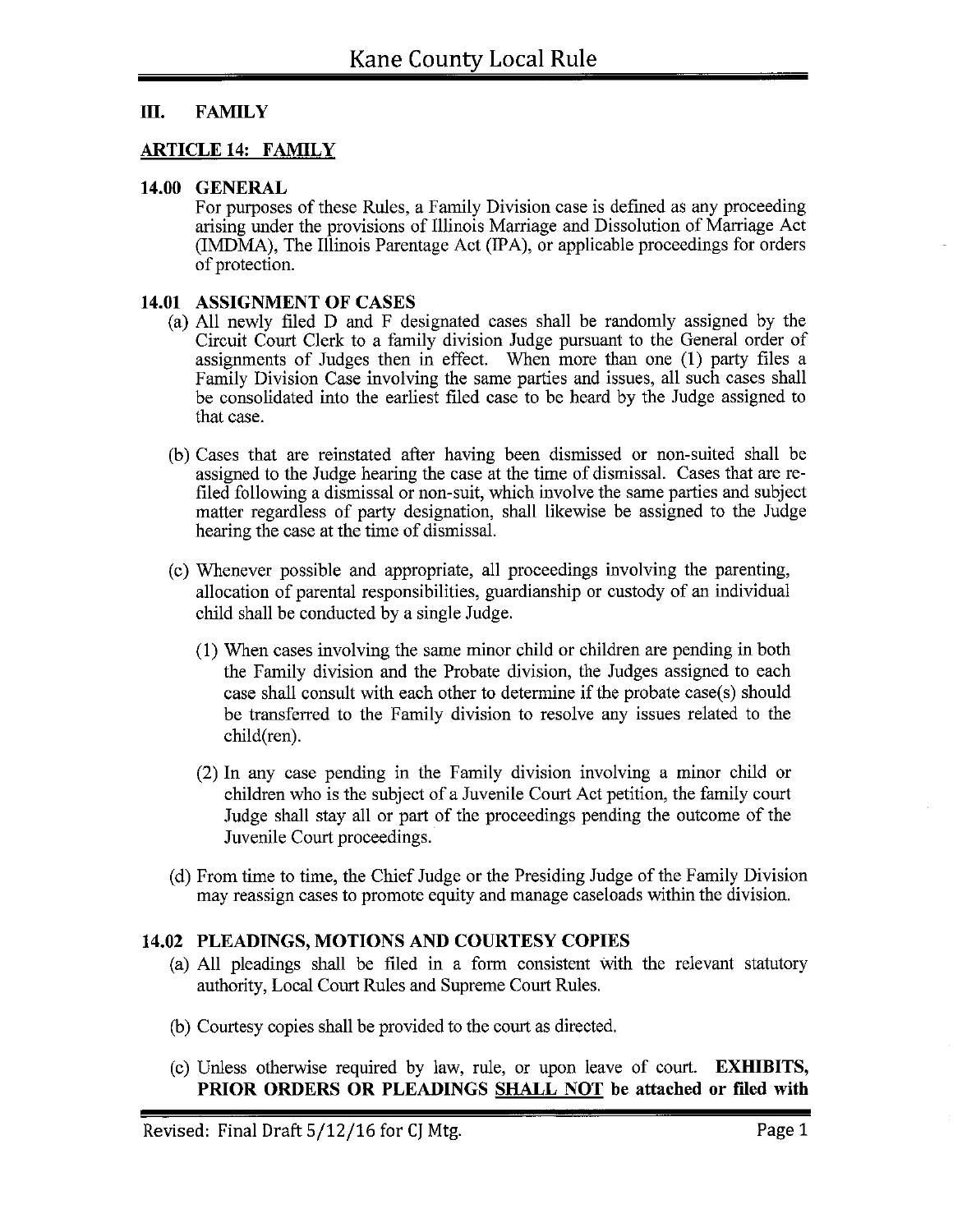**the Circuit Clerk.** Violations of this rule may result in appropriate sanctions, including reasonable costs or fees associated with the enforcement of this rule, and in appropriate cases the barring of the particular exhibit.

### **14.03 SETTING OF CASES ON COURT CALLS**

Unless otherwise set forth in these rules, all pre-decree motions shall be heard by the Judge assigned to the case. All post-decree actions shall be heard by the Judge originally assigned to the case, or the Judge currently sitting in his or her stead.

#### **14.04 EMERGENCY MATTERS**

- (a) Designation of a matter as an "emergency" is determined to be an extraordinary measure and shall be heard at the discretion of the Court.
- (b) Emergency motions will be heard by the Judge assigned to the case. If the assigned Judge is unavailable, then the emergency motion shall be heard by the Presiding Judge of the Family Law division or his or her designee.
- ( c) The initial burden of proving the alleged "emergency" shall be on the proponent and shall include, at a minimum, the following:
	- (I) Inability to obtain an assignment on the regularly scheduled call within a reasonable time given the circumstances for which relief is sought;
	- (2) Proper notice to the opposing party; and
	- (3) That immediate and irreparable injury, loss or damage will result if the relief is not granted and that there exists no adequate remedy at law.
- ( d) If the Court makes a determination that a matter does not meet the criteria for an "emergency" matter, an order so finding shall be entered. A party or their attorney who responds to a motion propounded as, but found not to be, an "emergency" may be entitled to an order striking the pleading, time to respond, and reimbursement of costs and fees.

### **14.05 ORDERS OF PROTECTION**

- (a) Persons seeking an order of protection ("0.0.P") shall first sign in with the family division administrative assistant for information regarding their application and the Judge assigned to hear their case that day.
- (b) Petitions associated with pending criminal or family division cases, when practicable, should be heard by the Judge assigned to hear the underlying case.
- (c) Whenever an 0.0.P is filed in a Criminal case and there is a pending Family Division case involving the same parties and minor children, the following procedure should apply:
	- (I) The Judge hearing the criminal case should hear the Petition for Plenary Order of Protection, and unless otherwise agreed, reserve all issues related to the children, including but not limited to support and the allocation of Parental Responsibilities.
	- (2) The Judge hearing the Criminal case may then transfer the Criminal case to the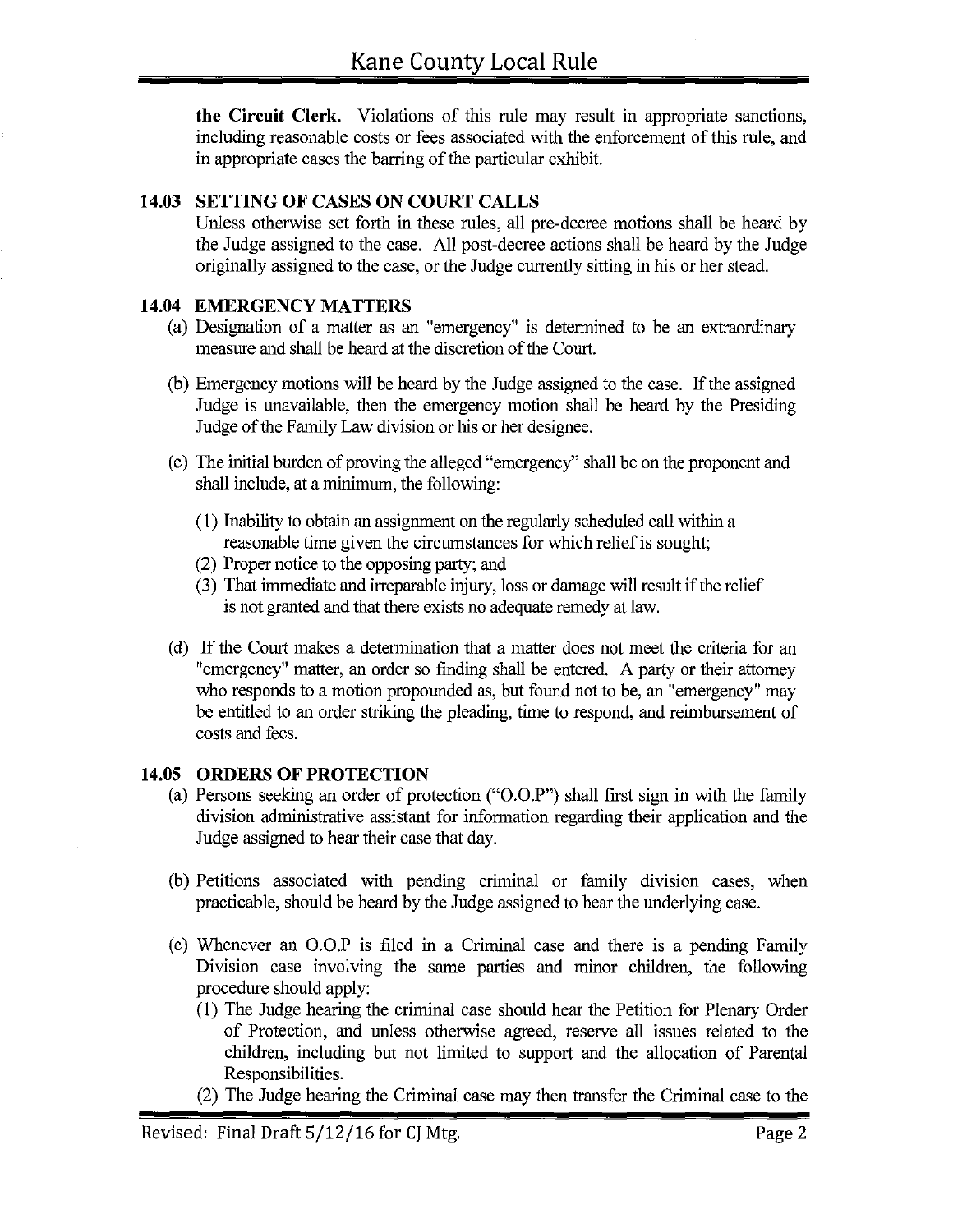appropriate Family Division Judge for the limited purpose of resolving any or all of the reserved issues relating to the parenting, care and support of the children.

(d) Whenever an Independent Petition for 0.0.P. is filed involving the same parties and children in a pending Family Division case, the 0.0.P. case should be consolidated into the Family Division case.

### **14.06 INDIRECT CIVIL CONTEMPT**

- (a) This sub-section shall not apply to actions to enforce allocated parenting time.
- (b) No Rule to Show Cause shall issue except upon proper notice and motion by verified pleading. Petitions for Rule to Show Cause may initially be handled as uncontested, non-scheduled matters, with no evidentiary hearing at the time of issuance. Accordingly, the burden of proof shall not shift to the respondent upon the issuance of the rule.
- (c) Unless otherwise agreed to by the parties and approved by the court, all Rules shall be returnable not less than fourteen (14) days and no more than thirty (30) days from the date of issuance.
- ( d) Service shall be in accordance with Supreme Court Rules as in service summons.

## **14.07 ENFORCEMENT OF ALLOCATED PARENTING TIME**

- (a) Actions to enforce allocated parenting time shall be initiated by verified pleading which shall set forth the name and case number of the F or D case under which the cause of action arose, the specific remedies being sought and the sub-section in which the remedy is authorized. All enforcement actions shall be given priority, and shall be heard, when possible, within thirty (30) days of the initial return date.
- (b) These pleadings shall be entitled "Petition to Enforce Allocated Parenting Time" and shall be filed with the clerk as a new "CC" (Criminal Contempt) case. The moving party should be named as the Petitioner in the case caption, and the alleged noncomplying parent named as defendant.
- ( c) Service upon the defendant may be by notice to appear or Summons with an initial return date no less than fourteen (14) days and no more than thirty (30) days from the date of filing. The CC case shall be returnable before the Judge assigned to hear the underlying F or D case from which the cause of action arose.
- ( d) A uniform Dispositional order will be used by the Court when resolving any such action to enforce allocated parenting time.

## **14.08 DEFAULT**

(a) Following the entry of default, appropriate written notice of intent to appear for proveup shall be sent to the respondent; and, proof of such service shall be filed at or prior to the prove-up.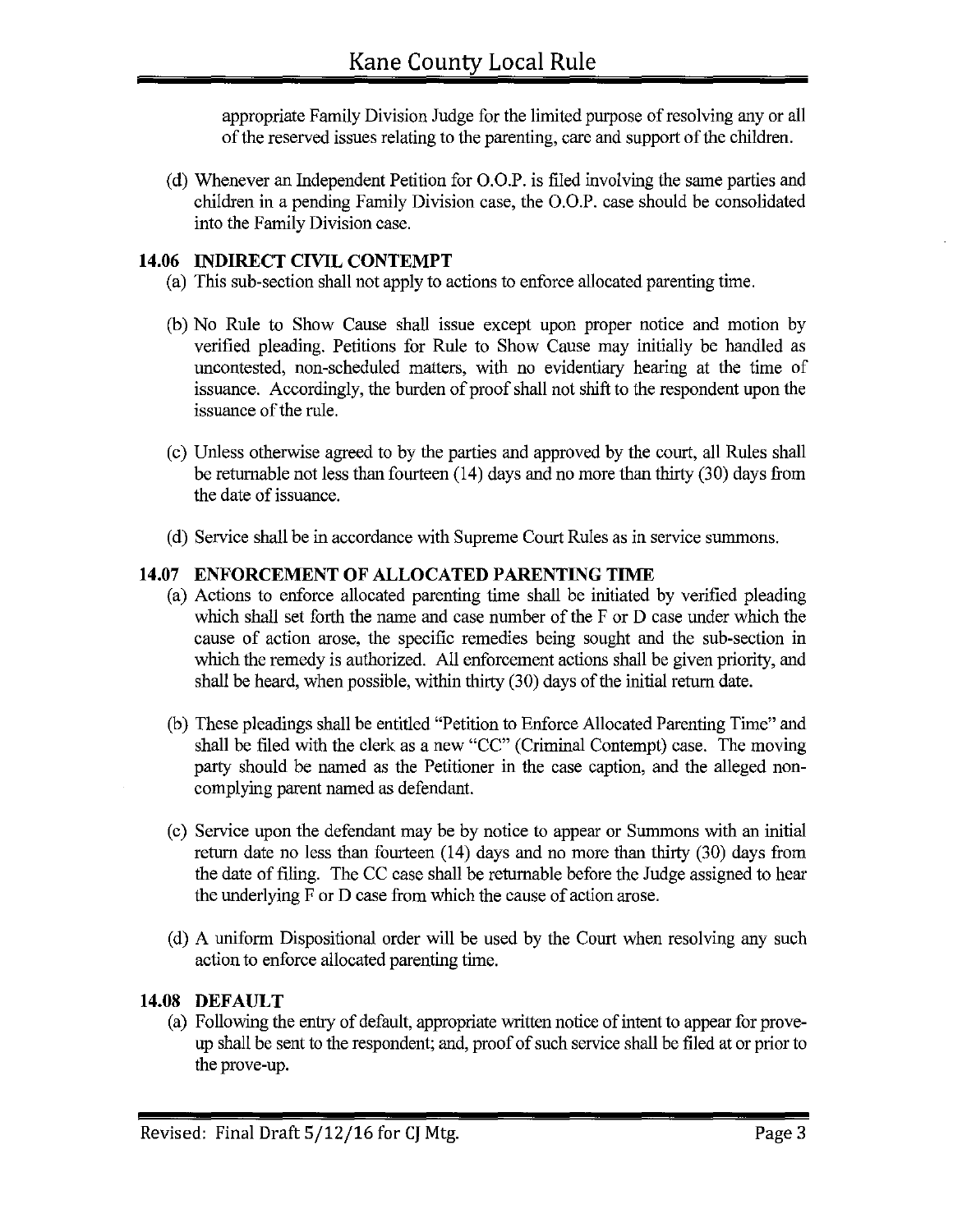(b) Whenever it appears that there has been some communication and/or agreement between the parties concerning any material issue, the court may require both parties to appear in open court at the time of the prove-up to acknowledge their agreement.

## **14.09 PROVE-UP HEARINGS**

- (a) The Court may require a court reporter to take a verbatim record of the prove-up hearing, in which case the court reporter fees shall be paid in full at the time of hearing. The payment of said fees is the responsibility of the party seeking dissolution. Failure to make prompt payment may delay the entry of judgment or result in sanctions against said party.
- (b) Unless waived by the court, within thirty (30) days of the date of prove-up, a transcript of the proceeding shall be prepared and filed with the Circuit Court Clerk by the assigned court reporter.
- (c) Prove-up dates must be obtained from the court. Unless otherwise ordered by the Court, prove-up hearings shall be scheduled before the trial Judge assigned to the case.

## **14.10 FINANCIAL AFFIDAVIT I DISCOVERY RULES**

- (a) The Financial Affidavit referenced in section 501 of the IMDMA shall be utilized as set forth below in all dissolution of marriage or civil union and legal separation proceedings unless compliance is excused by order of Court. The Court may further require the Financial Affidavit in actions to establish or declare parentage and in post-decree proceedings. These rules do not apply to Joint Simplified Dissolution.
- (b) Within thirty (30) days of the filing of the defendant's general appearance or responsive pleading, the parties shall exchange the completed Financial Affidavit in accordance with and subject to the provisions of section 501 of the IMDMA. **The Financial Affidavit itself shall not be filed with the Circuit Court Clerk.**
- ( c) In pre-decree cases, no party shall be entitled to serve any request for discovery on another party until the requesting party has served the opposing party, or their attorney, with a fully completed copy of the Financial Affidavit with all corroborating documents attached.
- ( d) Absent a court order for good cause or agreement by the parties to the contrary, all discovery shall be concluded thirty (30) days prior to trial.

## **14.11 AFFIDAVITS OF INCOME AND EXPENSES FORM**

The single page Affidavit of Income and Expenses form (which is available from the Circuit Court Clerk) may be used in any pre or post-decree case involving financial issues, where the statutory Financial Affidavit referenced in section 501 of the IMDMA is not required by statute or by local court rule. **The affidavit should not be filed with the clerk unless directed by the court.**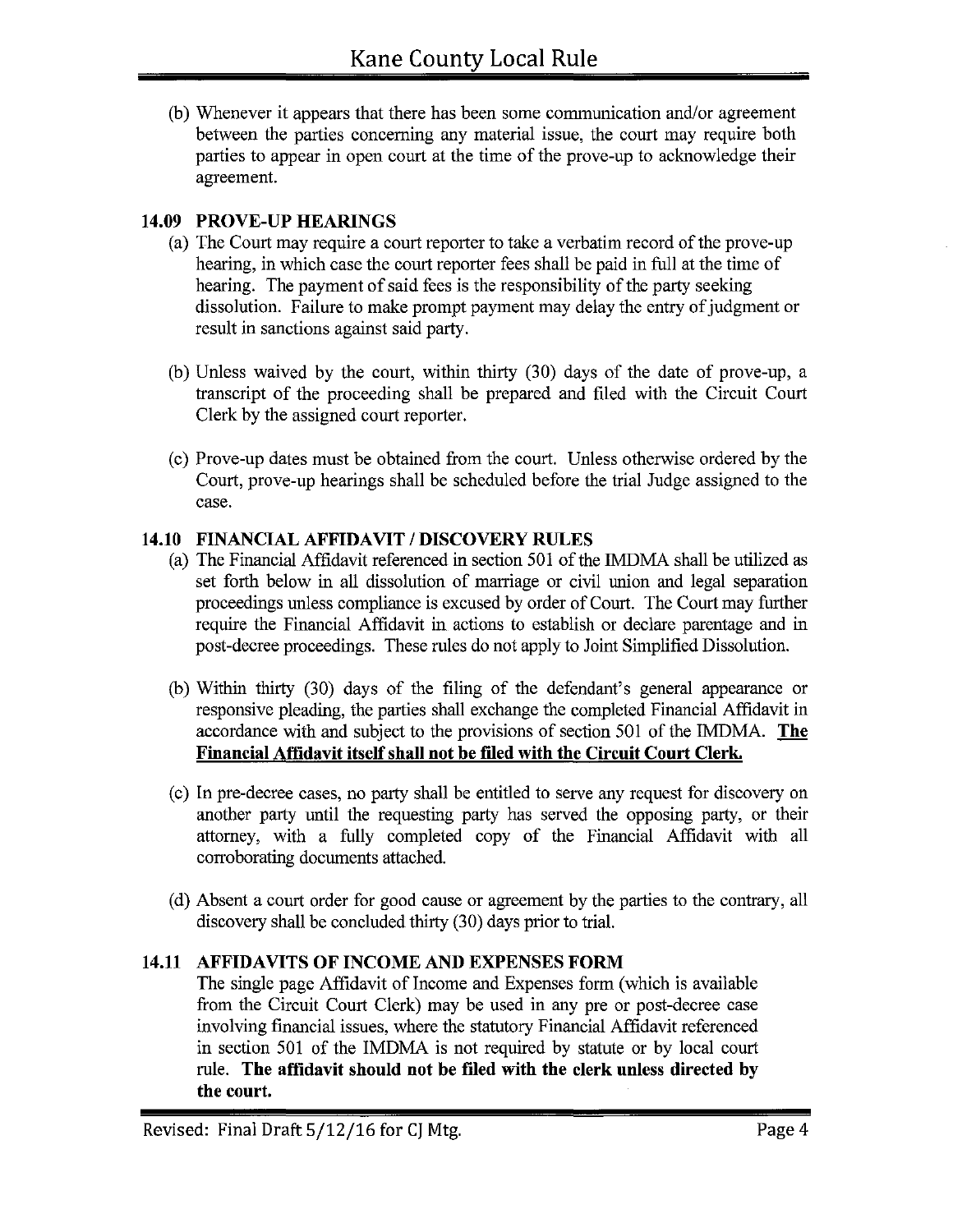### **14.12 SETTLEMENT CONFERENCES**

- (a) No case shall be set for trial until a minimum of one ( 1) settlement conference has been conducted with the court.
- (b) The parties shall exchange, BUT NOT FILE, at least three (3) days before the conference a pre-trial memorandum setting forth:
	- (1) The ages of the parties and duration of the marriage;
	- (2) The ages of the parties' children and any agreements relating to the Allocation of Parental Responsibilities;
	- (3) The income, assets and liabilities of the parties; and
	- ( 4) Any other agreed or contested issues.
- ( c) If either party or his attorney fails to appear at a settlement conference, the Court may impose reasonable sanctions.

### **14.13 SETTING OF TRIAL STATUS DATE AND TRIAL**

- (a) All cases, including post-decree cases, may be set for a trial status conference before trial. Any Order setting the matter for trial may include schedules for any further discovery and compliance with Supreme Court Rule 213. The local family court trial order shall be used unless excused by the court.
- (b) All trials relating to the allocation of parental responsibilities should be held on consecutive days if possible. The court may order the parties to provide a court reporter for trial.
- ( c) The court may order the parties to appear on the trial status date and present copies of the following to the Court:
	- (1) A list of witnesses they expect to call during their case in chief;
	- (2) Any stipulations expected to be used at trial;
	- (3) A trial memorandum, which shall list all contested issues, the income of each party, all assets and the value ascribed to each asset by the party, all liabilities of the parties and the balance on the indebtedness, and whether the asset(s)/liabilities are marital or non-marital, if applicable;
	- ( 4) All pretrial motions, including motions in limine; and
	- ( 5) A numerical list of exhibits that party intends to offer during his/her case in chief, along with copies if not previously tendered.
- (d) If a prove-up or a trial date has been set and the petitioner or his/her attorney fails to appear, the cause may be dismissed for want of prosecution.

### **14.14 ATTORNEY'S FEES**

(a) Petitions for contribution of fees sought by one party against the other shall be filed, whenever possible, prior to trial.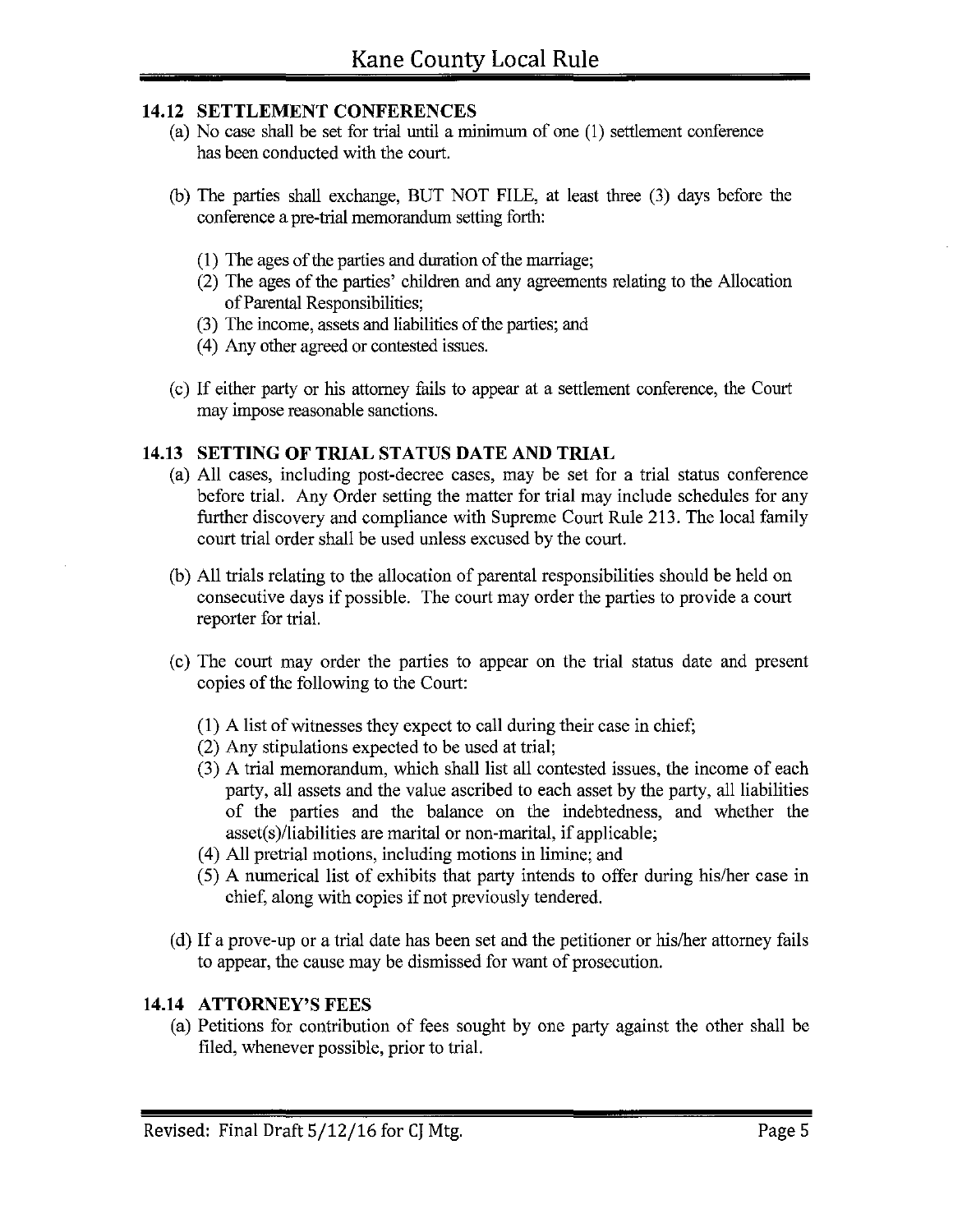(b) In any action for attorney fees, the supporting invoice of legal services rendered shall not be filed, but shall be presented to the Court at the hearing.

### **14.15 FAMILY MEDIATION PROGRAM**

- (a) Definitions:
	- (1) "Mediation" is a cooperative process for resolving conflict with the assistance of a trained, neutral third party, whose role is to facilitate communication, to assist the parties in identifying issues needing to be resolved, to explore options, to negotiate acceptable solutions, and to assist in reaching agreement on the issues. Fundamental to the mediation process described herein are principles of cooperation, informality, privacy, confidentiality, selfdetermination, and full disclosure by the parties of relevant information. Mediation under this rule is a means for parties to maintain control of parenting decisions, by resolving for themselves the issues of custody, visitation, removal, and other non-financial children's issues. Parties are encouraged to participate in the mediation process by attempting good faith negotiation and resolution of the issues brought to mediation. Mediation under this rule is not to be considered a substitute for independent legal advice. Instead, it is designed to work in partnership with the attorneys and the legal process, by giving the parties the ability to be fully informed of options for resolution of their issues, which would include obtaining legal advice before, during and after the mediation process.
	- (2) "Impediment to mediation" means any condition including, but not limited to, domestic violence or intimidation, substance abuse, child abuse, mental illness or a cognitive impairment, which hinders the ability of a party to negotiate safely, competently, and in good faith. Pursuant to these rules, the identification of impediments in a case is necessary to determine if mediation should be required, and to insure that only parties having a present, undiminished ability to negotiate are required to participate in mediation.
- (b) Subject Matter of Mediation. Court required mediation will be limited to disputes involving allocation of parental responsibilities; child custody, visitation, relocation, or other non-economic issues relating to the child(ren), either prior to dissolution of a marriage or post-judgment. Mediation may be ordered by the Court for resolving family law issues other than child custody, visitation, removal, or non-economic issues relating to the child(ren) only if the parties and their attorneys agree. For mediation of these other issues, the Court shall take into account the qualifications and professional background of the individual mediator appointed.
- ( c) Prerequisite to Mediation. The parties referred to mediation by the Court shall complete the parent education program prior to starting mediation or as soon after starting mediation as the parent education program's schedule allows. The mediator shall screen for the identification of cases that may be deemed as inappropriate for mediation under this rule.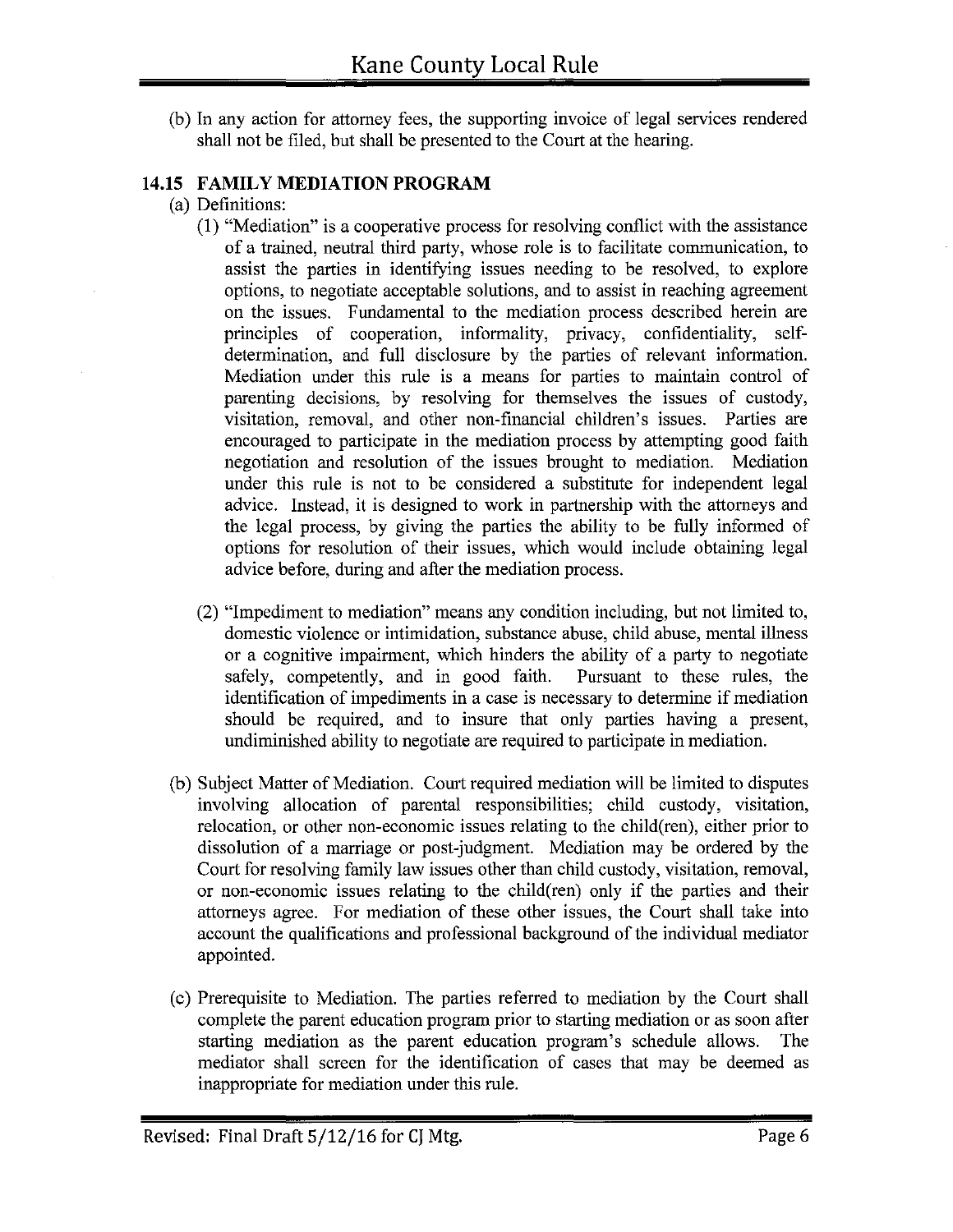- (d) Qualifications and Requirements of Dissolution Mediators;
	- (1) Any person who meets the following criteria is eligible to serve as a mediator for the purposes of this rule:
		- $(A)$  The applicant has satisfactorily completed a forty  $(40)$  hour divorce mediation training program, approved by the Court. In addition, the applicant must have completed training specific to domestic violence, child abuse, substance abuse, and mental illness, which gives the applicant an understanding of the issues related to these impairments and one's ability to negotiate effectively when impacted by one or more of these impairments.
		- (B) The applicant has been awarded a degree in law or a graduate degree in a field that includes the study of psychiatry, psychology, social work, human development, family counseling, or other behavioral science substantially related to marriage and family interpersonal relationships, or a related field otherwise approved by a Presiding Judge of the Family Division, or his/her designee.
		- (C) The applicant must be a member in good standing in professional organizations of his/her respective disciplines.
		- (D) The applicant must show proof of professional liability insurance which covers the mediation process.
		- (E) The applicant has a minimum of two (2) years of work experience in his/her discipline of profession, or otherwise supervised by a qualified mediator.
		- (F) The applicant maintains an office in Kane county where the Court is located, unless otherwise allowed by the Presiding Judge of the Family Division, or his/her designee.
	- (2) All persons meeting the requirements above who are interested in acting as a Court appointed mediator shall provide proof, by way of affidavit which is supported by documentation, of the aforesaid requirements to the Presiding Judge of the Family Division or the person designated to receive such material. Additionally, each applicant shall specify the hourly rate they will charge for mediation services.
	- (3) A periodic list of approved mediators shall be prepared by the Presiding Judge of the Family Division or the person designated to keep such list. Said list shall contain the hourly rate of each mediator.
	- $(4)$  A mediator shall participate in six  $(6)$  hours of continuing education every two (2) years from programs approved by the Court, relating to family law and/or mediation, and be personally responsible for ongoing professional growth.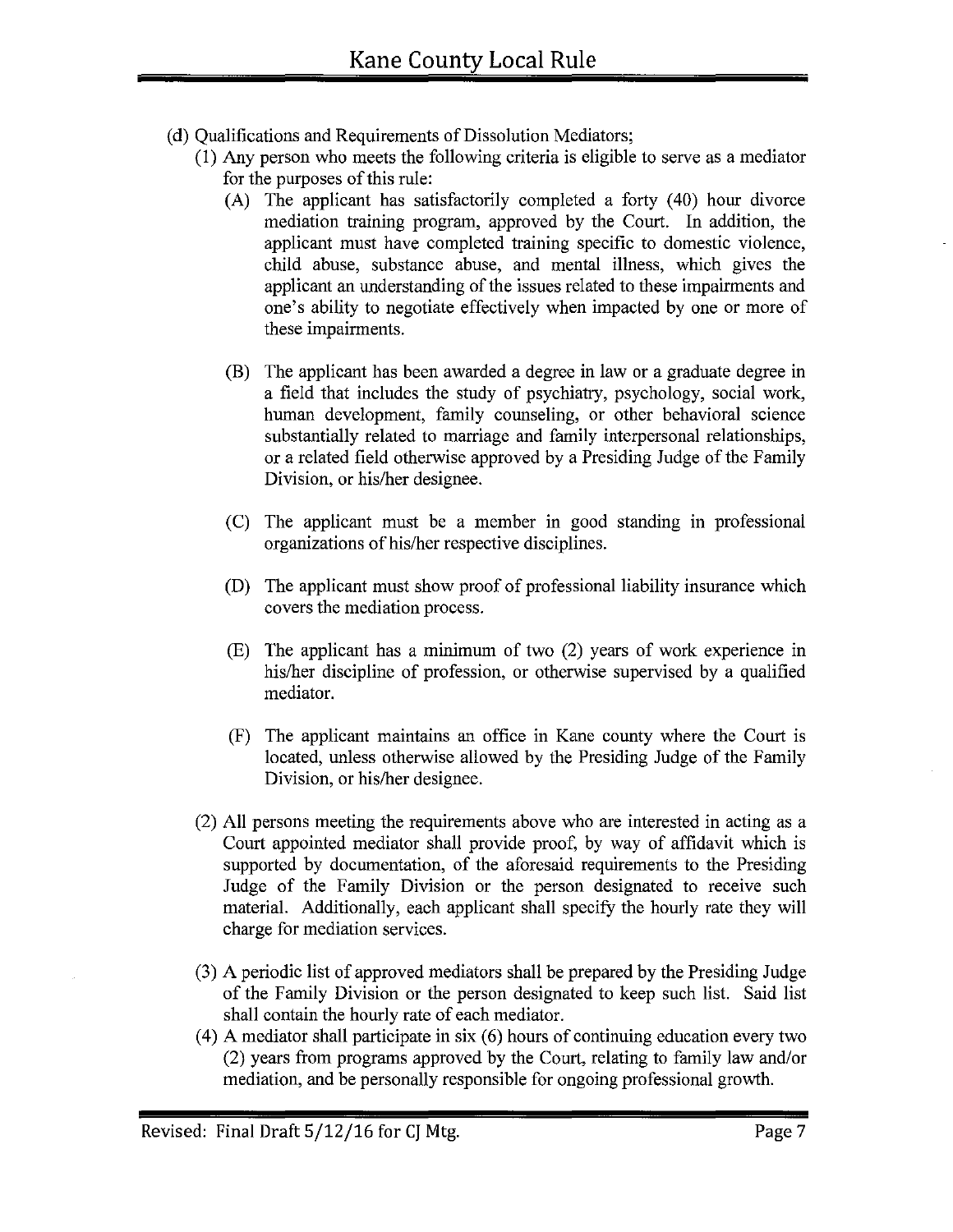- ( 5) The Court mediators may be required from time to time to attend specific training offered or sponsored by the Family Mediation Program, the Bar Associations or other individuals or organizations.
- (6) A mediator shall mediate two (2) low income cases, as identified by the Court, per year at a reduced fee or *pro bona* if required by the Court.
- (e) Referral Procedures
	- (I) Upon the Court's order or the parties' agreement to participate in mediation, the case shall be assigned a mediator. The mediator may be chosen by agreement of the parties. In the absence of any agreement, the Court shall assign a mediator from a list of approved mediators. A Mediation Order shall be issued and signed by the Court. A mediation status date will be set for no later than sixty (60) days from the date the mediation order was issued.
	- (2) Parties are not obligated to participate in the mediation process until ordered by the Court, or agreed to by the parties. The attorneys shall encourage their clients to mediate in good faith, and the parties shall participate in mediation in good faith. After entry of a mediation order by the Court, the absence of a party at a mediation session or the lack of a party's participation in the mediation process may result in sanctions, including reasonable costs to the other party for mediation and attorney's fees.
	- (3) If the mediator appointed has any conflict of interest, another mediator shall be appointed by the court from the list. If the mediator appointed on a designated low income case has already met his/her annual requirement for mediating low-income cases or *pro bona* cases and cannot or does not wish to take another, and informs the Court, the Court shall appoint another mediator that has not reached the required quota or is willing to take such cases in excess of two (2) cases per year. Mediators should notify the office of the Presiding Judge of the Family Division of their *pro bona* appointment so that a record may be maintained to ensure fair distribution of these cases to all mediators.
	- (4) By the status date, the mediator shall submit a report to the Court and the parties' legal counsel, in the form of a Mediator Report, notifying the Court and legal counsel of information listed in this rule under section (i).
- (f) Conflict of Interest
	- (1) Generally, in order to avoid the appearance of impropriety, a mediator who has represented or has had a professional relationship with either party prior to the mediation may not mediate the dispute unless the prior relationship is fully disclosed to both parties and each party consents in writing to the participation of the mediator notwithstanding the prior relationship. A mediator who is a mental health professional shall not provide counseling or therapy to the parties during the mediation process. An attorney-mediator may not represent either party in any matter during the mediation process or in a dispute between the parties after the mediation process.
	- (2) Imputed Disqualifications. No mediator associated with a law firm or a counseling agency shall mediate a dispute when the mediator knows or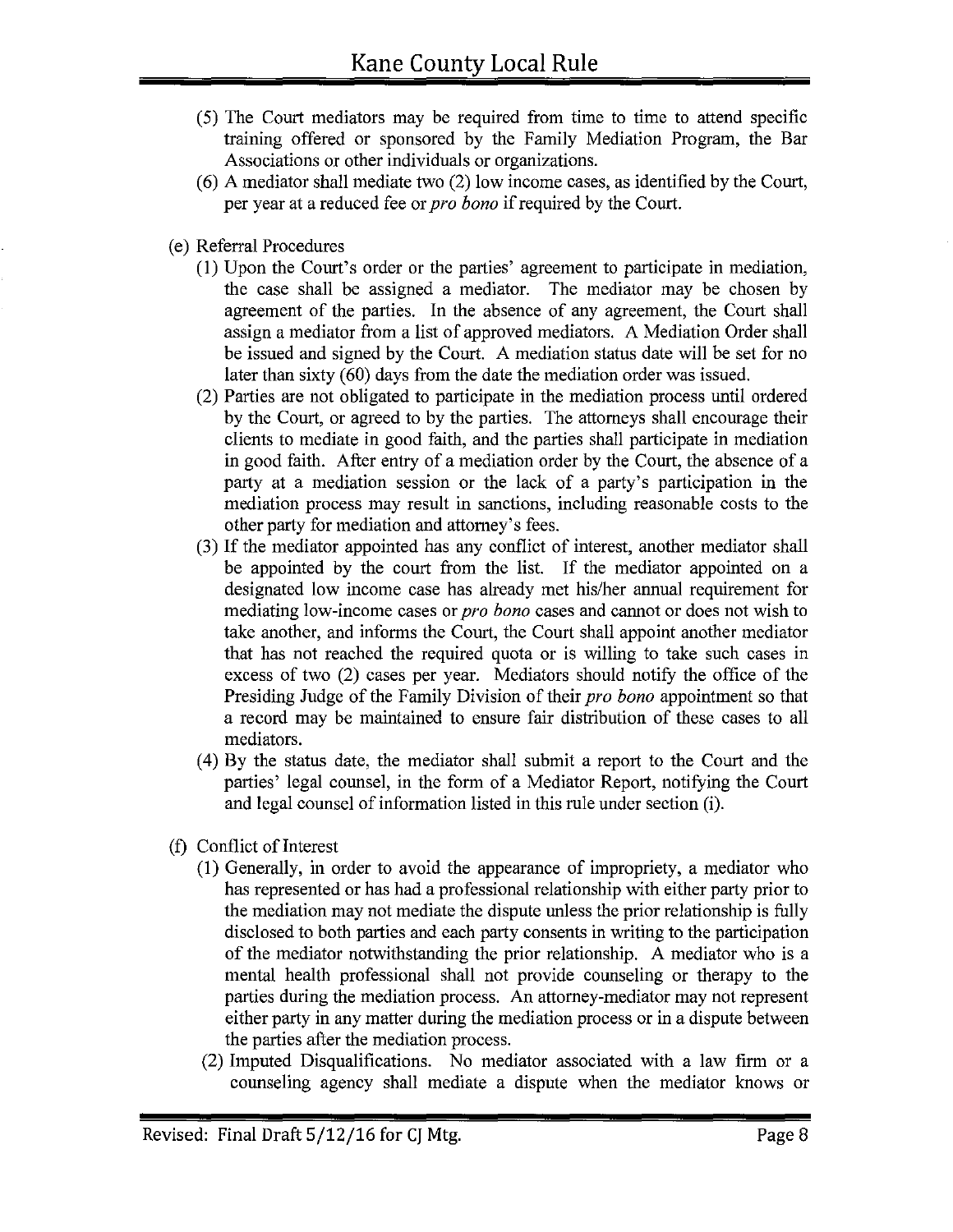reasonably should know that another attorney or counselor associated with that firm or agency would be prohibited from undertaking the mediation.

- (3) Exception. A therapist-mediator, who would otherwise be disqualified from mediation as a result of imputed disqualification, may undertake the mediation only under the following circumstances:
	- (A) There has been full disclosure to both parties about the conflict of interest and the imputed disqualification of the mediator, including the extent to which information is shared by personnel within the agency; and
	- (B) Both parties consent to the mediator in writing.
- ( 4) Exclusionary Rule. The mediator shall be barred from testimony as to confidential mediation records and shall not be subpoenaed in any proceeding except by leave of the Court for good cause shown.
- ( 5) Orientation Schedule. At the orientation session, a mediator shall inform the parties of the following:
	- (A) Neither therapy nor marriage counseling are part of the mediator's function;
	- (B) No legal advice will be given by the mediator;
	- (C) An attorney-mediator will not act as an attorney for either or both parties and no attorney-client relationship or attorney-client privilege will apply;
	- (D) The rules pertaining to confidentiality;
	- (E) The basis for termination of mediation;
	- (F) The proposed resolution of the mediated issues will be documented in a written summary. This sunnnary will form the basis of the formal mediated agreement presented to the Court for approval;
	- (G) Each party shall be strongly encouraged to obtain independent legal counsel to assist and advise him/her throughout the mediation; and
	- (H) Legal counsel for either party will not be present at any mediation session without the agreement of the parties and the mediator.
- (g) The Mediation Process. At the initial session, the mediator shall provide the parties with a written agreement outlining the guidelines under which mediation shall occur and the expectations of the parties and mediator. This initial agreement shall include at a minimum, all of the foregoing information in paragraph (f) (5) (A)-(H). Either or both of the parties shall be permitted to consult their respective legal counsel before executing this agreement. The mediator shall assess the ability and willingness of the parties to mediate at the orientation session and throughout the process, and shall advise the parties in the event the case is inappropriate for mediation.
- (h) Termination of Mediation. The parties shall attend mediation until such time as they shall reach an agreement on the issues or the mediator or the Court suspends or terminates mediation. The mediator shall immediately advise the Court in writing if he/she suspends or terminates mediation or in the event that either or both parties fail to comply with the terms of this paragraph.
- (i) Mediation Report.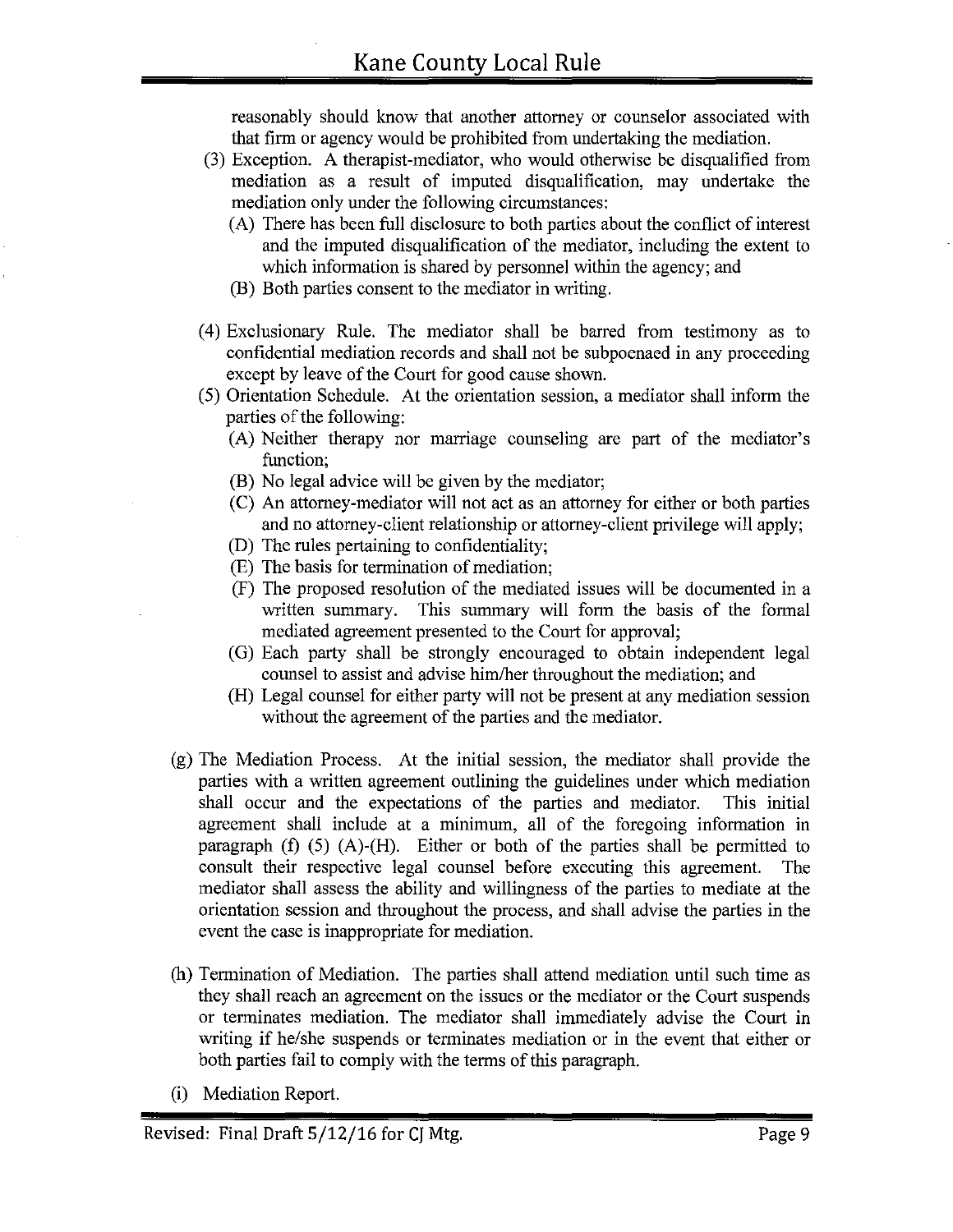- (1) The report to the Court shall be made on the form approved by the Administrative Office of the Illinois Courts ("AOIC").
- (2) In the event an agreement is reached on any of the issues in addition to the form report, the mediator shall supply a written summary of the agreement to counsel and the Court.
- G) Discovery. Only written discovery shall be allowed until mediation is terminated by order of the Court.
- (k) Payment of Fees. The mediator shall charge on an hourly basis for the time spent during mediation and the cost for mediation shall be shared equally by the parties, unless the Court directs otherwise in an order or is otherwise agreed to by the parties. This hourly fee shall be paid to the mediator at the time of each session for the time spent in mediation at the session. Along with the hourly fee, the mediator may request an advance deposit equal to two hours of mediation services to be paid at the first session. Such deposit may be applied to services rendered by the mediator outside of the mediation session, such as telephone conferences, correspondence, consultation with attorneys or other individuals, preparation of the Mediator Report, and any other work performed by the mediator on behalf of the parties. Any additional fees that exceed the deposit or the fees collected at the time of sessions for services rendered by the mediator shall be paid as required by the mediator. In the event payments are not made as required under this rule, or otherwise agreed to by the mediator and the parties, the mediation process may be suspended by the mediator pending compliance.
- (1) Statistics. The Family Division Administrative Assistant will be responsible for all statistical data. Data shall include the number of cases referred to mediation, the number of low-income cases referred, the number and duration of sessions per case and the final outcome of each case. The statistics shall be forwarded, annually, to the Chief Judge of the Sixteenth Judicial Circuit and the Presiding Judge of the Family Division. The Chief Judge shall report annually to the Supreme Court of Illinois on this mediation program, including a count of the number of cases assigned to Court Ordered Mediation and the results achieved.

# **14.16 "KIDS 1•<sup>1</sup> " MANDATORY PARENTING EDUCATION PROGRAM**

(a) The parenting education program in the Sixteenth Judicial Circuit, Kane County, Illinois, shall be known as "Kids  $1<sup>st</sup>$ ".

(b) In all cases involving minor children brought under the IMDMA or the IPA, the parents or guardians of the children shall be required to attend "KIDS  $1<sup>st</sup>$ " within sixty (60) days from the commencement of the action or thirty (30) days from when service is completed on defendant, whichever is later. Each party's attendance and completion of "KIDS  $1^{st}$ " is mandatory and the Court shall not excuse attendance unless the reason is documented in the record and a finding is made that excusing one or both parents from attendance is in the best interests of the children.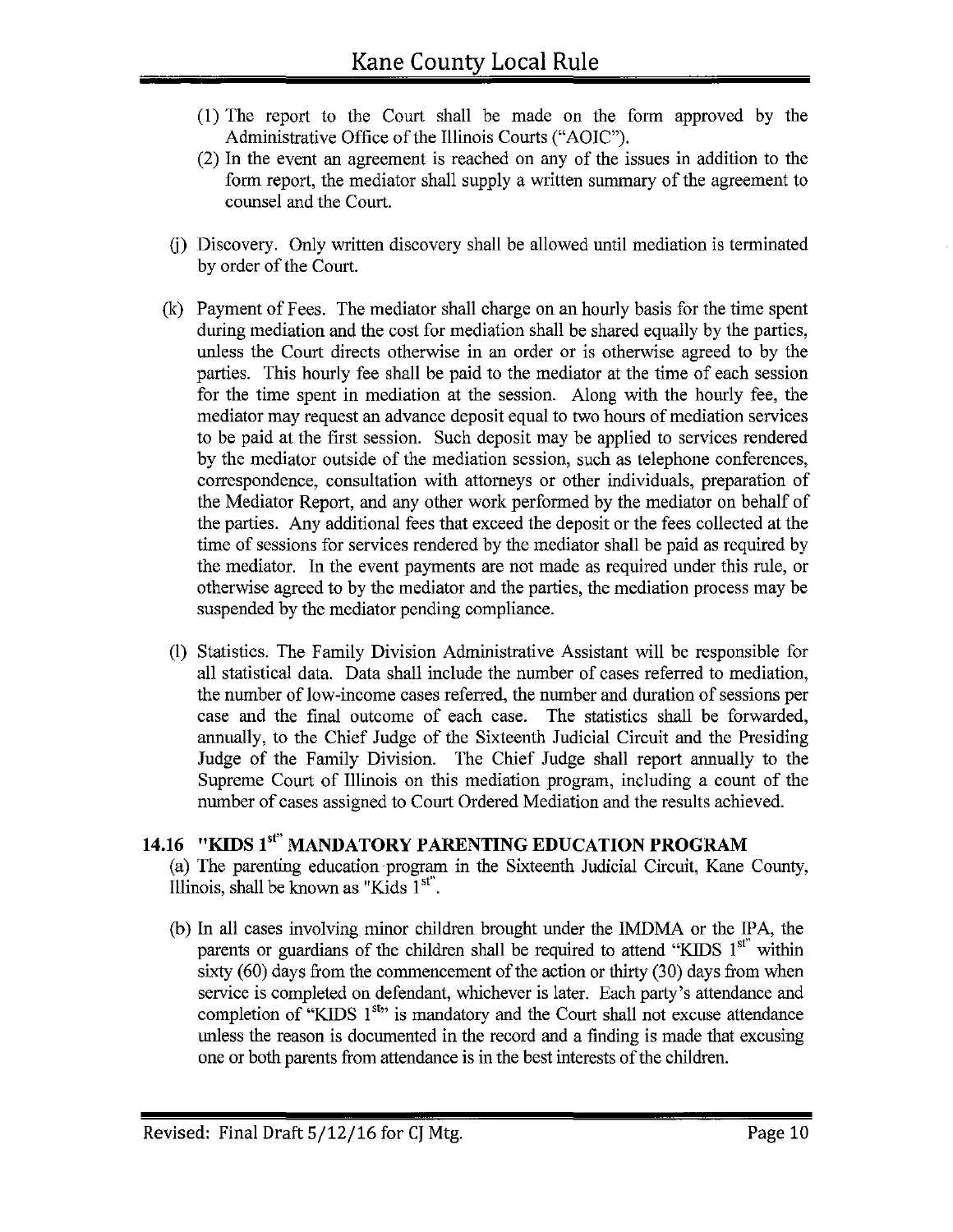- (c) The Judge shall order one or both of the parties to pay the fees attendant thereto. The program fees for attendance by the parties shall be set by general order of the Chief Judge.
- (d) If a party fails to attend and complete "KIDS  $1<sup>st</sup>$ " within the initial time provided above, that party may be charged a late fee which shall be collected by the Circuit Clerk.
- ( e) The Court may impose sanctions on any party willfully failing to complete the "KIDS  $1<sup>st</sup>$ .

#### **14.17 GUARDIANS** *AD LITEM,* **ATTORNEYS FOR CHILDREN AND CHILD'S REPRESENTATIVES**

- (a) The Presiding Judge of the Family Division or his/her designee shall maintain a list of attorneys qualified to be appointed in matters covered under Article IX of the Illinois Supreme Court Rules as Guardians *ad Litem* ("GAL"), Child Representatives, or Attorneys for Children.
- (b) In order to qualify for the approved list, each applicant for the list shall meet the following minimum requirements:
	- (1) Each attorney shall be licensed and in good standing with the Illinois Supreme Court.
	- (2) Each attorney shall have attended the education program created by the Illinois State Bar Association for education of attorneys appointed in parental allocation or child custody cases or equivalent education programs consisting of a minimum of ten (10) hours of continuing legal education credit within the two (2) years prior to the date the attorney qualifies to be appointed. The ten (10) hours should include courses in child development; ethics in child custody cases; relevant substantive law in custody, guardianship and visitation issues; domestic violence; family dynamics including substance abuse and mental health issues; and education on the roles and responsibilities of the GAL, Child representatives and Attorneys for Children. Attendance at programs approved by the Sixteenth Judicial Circuit may be included as a portion of this continuing education requirement.
	- (3) To remain on the approved list, each attorney shall supply to the Presiding Judge of Family Division or his/her designee proof of one or more of the following:
		- (A) Completion of continuing legal education regarding GAL training consisting of at least ten (10) hours within the last two (2) year period;
		- (B) Any teaching or lecturing on the subject of the qualifications or duties of the GAL, Child Representatives, or Attorneys for Children within the preceding two  $(2)$  years, and said course $(s)$  cumulated at least three  $(3)$ credit hours; and
		- (C) Service as a court appointed GAL, Child Representative, or Attorney for Children in at least three (3) cases per year over the last two (2) consecutive years, together with a minimum of three (3) CLE hours relating to child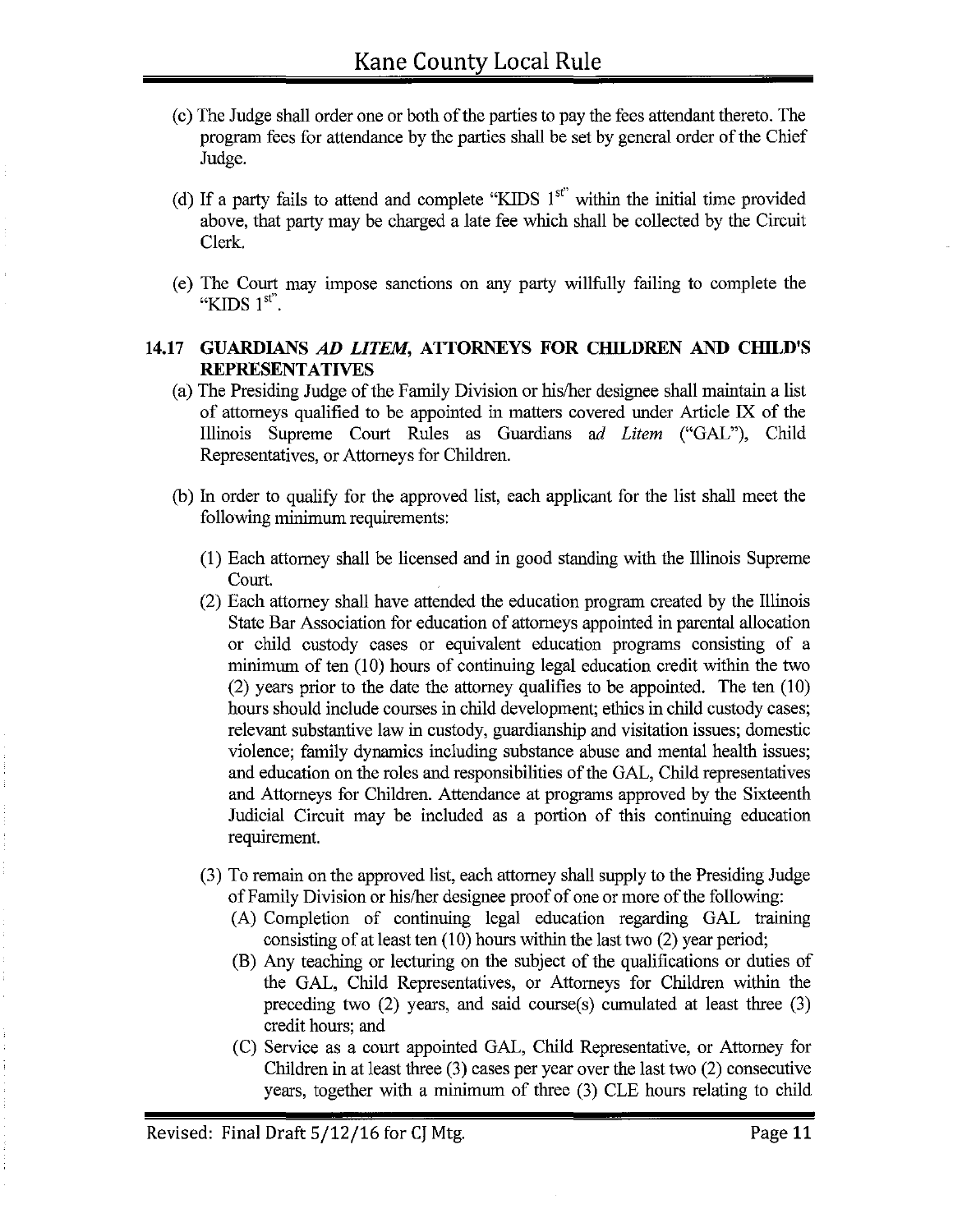custody issues during the same time period.

- ( 4) Each attorney must complete the Guardian *ad Litem,* Child Representative Application provided by the Sixteenth Judicial Circuit and submit it to the Presiding Judge of the Family Division along with a certification of attendance at continuing education.
- (5) Each attorney must be a licensed attorney for a minimum of three (3) years (or be an associate with a firm which has a qualified attorney), must be experienced in the practice of Family Law, must maintain professional liability insurance coverage and must be trained in the representation of children.
- ( 6) Each attorney must adhere to the minimum duties and responsibilities of attorneys for minor children as delineated in Supreme Court Rule 907.
- ( c) An attorney who wishes to be considered for appointment as Attorney, GAL, or Child's Representative for a child shall make application to the Presiding Judge of the Family Division. The Presiding Judge shall send a notice to renew on or before April of each year. An attorney's renewal shall be made on or before May  $30<sup>th</sup>$  of each year.
- ( d) In the event that the Court deems it is in the best interests of the child or children to have a GAL, Child's Representative or an Attorney for the Children appointed in a proceeding under Section IX of the Supreme Court Rules, but fmds that the parties are both indigent, the court may appoint an attorney from the approved list to serve *pro bona.* The Presiding Judge of the Family Division shall rotate the appointment of *pro bona* representation from attorneys on the approved list. Each attorney on the approved list shall be required to accept one *pro bona* appointment each calendar year.
- (e) In appointing an Attorney, GAL or Child's Representative for a child, the Court shall consider the experience of the attorney, the complexity and factual circumstances of the case, the recommendations or agreements of the parties, the geographic location of the child's residence, the parties' residences, and the office location of the Attorney for the Child, the GAL or Child's Representative.
- (f) An Attorney for a Child, GAL or Child's Representative shall not be appointed as a mediator in the same case. A GAL shall not serve as the Attorney for the child in the same case. The Child's Representative shall not serve as the Attorney for the child or the GAL in the same case.
- (g) Whenever a Court appoints a Child's Representative or a GAL, the appointment order shall specify the tasks expected of the Child's Representative or GAL. The designated counsel for the parties shall forward a copy of the appointment order within five (5) days of entry thereof to the Attorney for the Child, the GAL and/or the Child's Representative.
- (h) Attorney for the Child, GAL and Child's Representative appointments shall be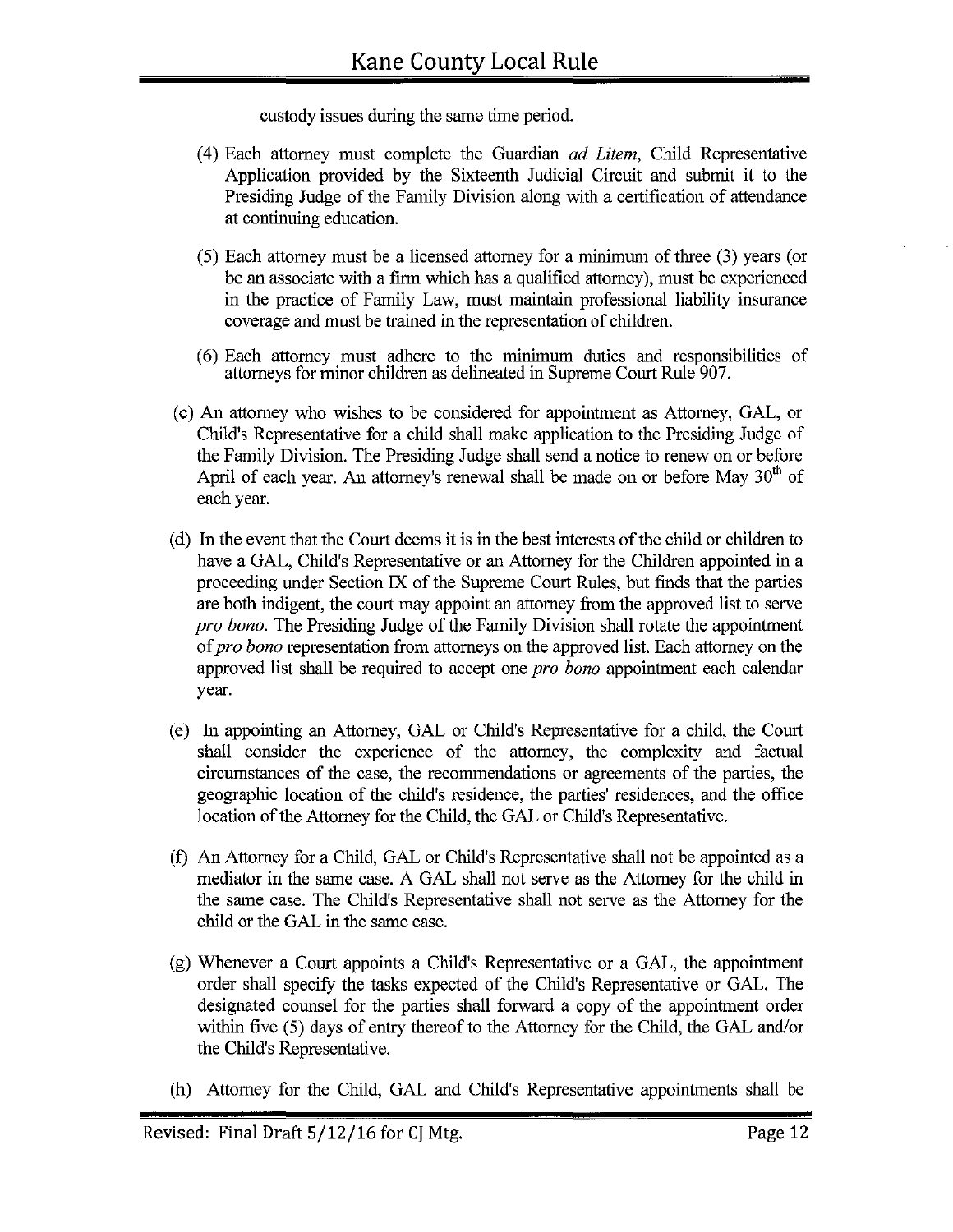made pursuant to the standardized appointment order. In the appointment order, the Court shall order the parties to pay retainer amounts to the Attorney for the Child, GAL or the Child's Representative by a date certain. The Attorney for the Child, GAL or the Child's Representative shall submit statements to litigants for services rendered within ninety (90) days of his or her appointment, and every subsequent ninety (90) day period thereafter during the course of his or her appointment. Unless otherwise determined by the Court, upon good cause shown, both parties shall be jointly and severally liable for the fees and costs of the Attorney for the Child, GAL and/or the Child's Representative.

- (i) The Attorney for the Child, GAL or Child's Representative shall, upon retention, file an appearance. The Attorney for the Child, GAL or Child's Representative shall be provided copies of all court orders and pleadings. The Attorney for the Child, GAL or Child's Representative shall be notified of all court appearances and conferences with the Judge and appear unless excused by the Court or by agreement of the parties including the Attorney for the Child, GAL, or Child's Representative. Failure to give proper notice to the Attorney for the Child, GAL or Child's Representative may result in sanctions including, but not limited to, the vacating of any resulting court order or judgment. There will be no fee for the filing of an Appearance as a court-appointed Attorney for the Child, GAL or Child's Representative.
- G) The parties' attorneys shall not interview the child(ren) without the consent of the Attorney for the Child, and/or GAL and/or Child's Representative. Either the Attorney for the Child, GAL or Child's Representative, or any of them, shall have the right to be present during any such interview.
- (k) The Attorney for the Child and/or GAL and/or Child's Representative should take measures to protect the child from harm that may be incurred as a result of the litigation by striving to expedite the proceedings and encouraging settlement in order to reduce trauma that can be caused by litigation.
- (!) Unless previously discharged, the Court shall discharge the Attorney for the Child, the GAL and the Child's Representative at the conclusion of the performance of his/her duties. Unless previously discharged, the final order disposing of the issues resulting in the appointment shall act as a discharge of the court-appointed Attorney for the Child, GAL and Child's Representative.
- (m) At a trial or hearing, the GAL shall make the Court aware of all facts which the Court should consider. At the discretion of the Court, the GAL shall submit a written or oral report(s) by a date certain designated by the Court. If the GAL submits a written report, it shall be impounded by the Circuit Clerk and shall not be open to viewing by the public. The GAL may be duly sworn as a witness and be subject to examination by all parties. At the discretion of the Court, the GAL may be allowed to call and examine witnesses at trial.
- (n) The Attorney for the Child shall, at all times, acts as the advocate for the child.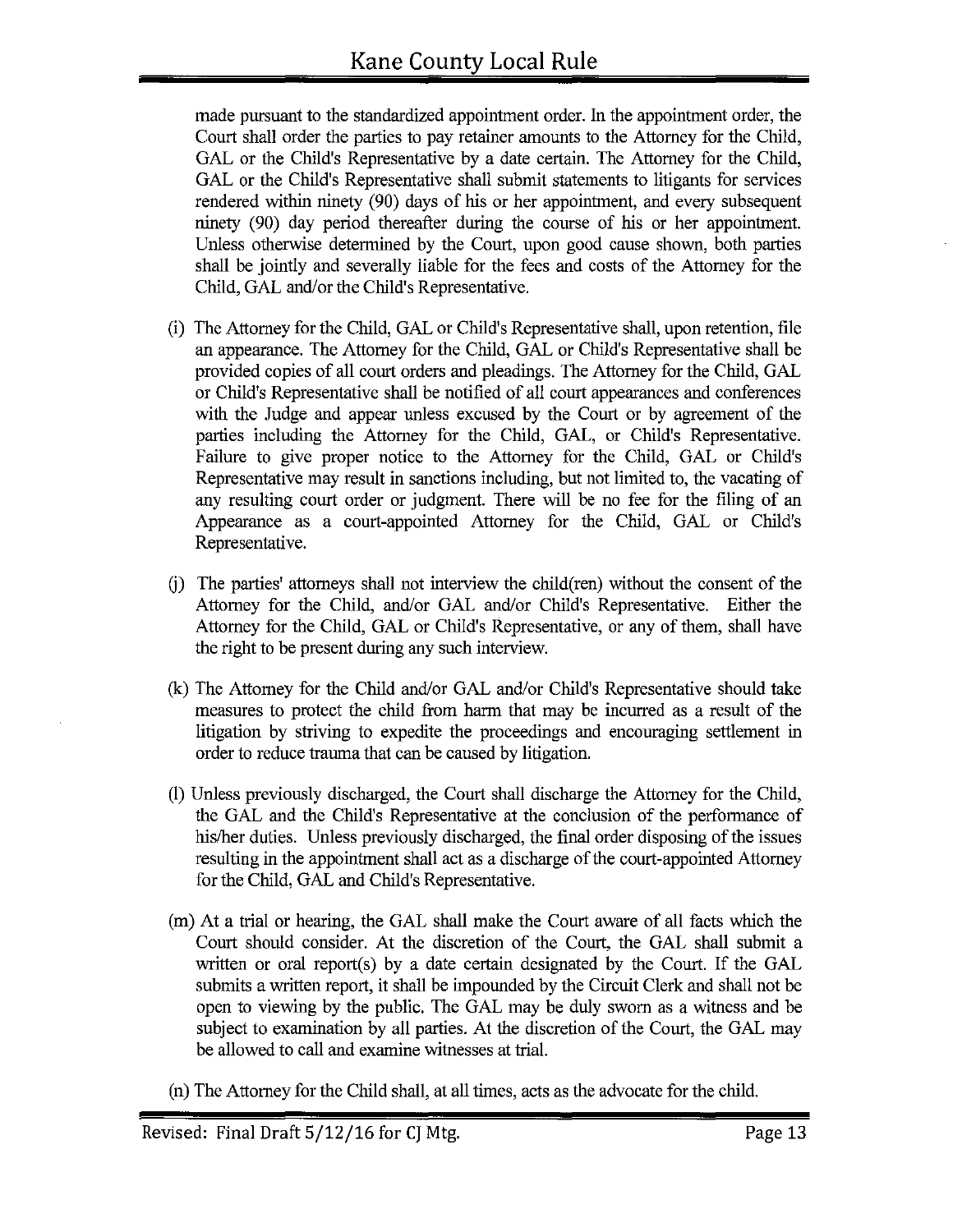- ( o) Standards relating to GAL
	- (1) During the pretrial stage of a case, the GAL shall use appropriate procedures to elicit facts which the Court should consider in deciding the case. The GAL shall obtain leave of Court to instigate depositions and to file pleadings.
	- (2) At a trial or hearing, the GAL shall make the Court aware of all facts which the Court should consider.
	- (3) At the discretion of the Court, the GAL shall submit a written or oral report(s) by a date certain designated by the Court.
	- ( 4) The GAL may be duly sworn as a witness and be subject to examination by all parties.
	- (5) At the discretion of the Court, the GAL may be allowed to call and examine witnesses at trial.
- (p) The Child's Representative shall, at all times, act in accordance with 750 ILCS *51506 et seq.*

### **14.18 GUARDIAN AD LITEM FEES**

- (a) GAL fees shall be paid promptly; and, unless otherwise agreed to by the GAL and the parties, shall be reduced to a Judgment and subject to a specific pay order consistent with 750 ILCS 506(b).
- (b) Petitions for GAL fees may be heard by the court on a hand-up basis, upon notice to the parties, unless written objection is made by either party setting forth the basis for their objection. Otherwise, all proceedings on petitions for GAL fees shall be non-evidentiary and summary in nature.

### **14.19 EVALUATIONS PURSUANT TO SECTION 604.lO(b) OF THE IMDMA**

(a) The Sixteenth Judicial Circuit may establish a 604.1 O(b) Witness List of certified Evaluators, each of whom may be appointed from time to time to serve in the Court ordered 604.IO(b) witness program, under the direction and at the discretion of the Chief Judge and the Presiding Judge of the Family Division and according to the provisions as set out below.

(b) **Applicants** Applicants for the program must file the required applications obtained through the Family division with the Kane County Diagnostic Center, with supporting documentation in compliance with the following minimum criteria:

(I) Academic: Applicants must possess one of the following degrees or licenses in current good standing: PhD; PSY.D; LCSW; LCPC; MD; Master's Degree in a mental health field; and possess the requisite active practice licenses required by the State of Illinois;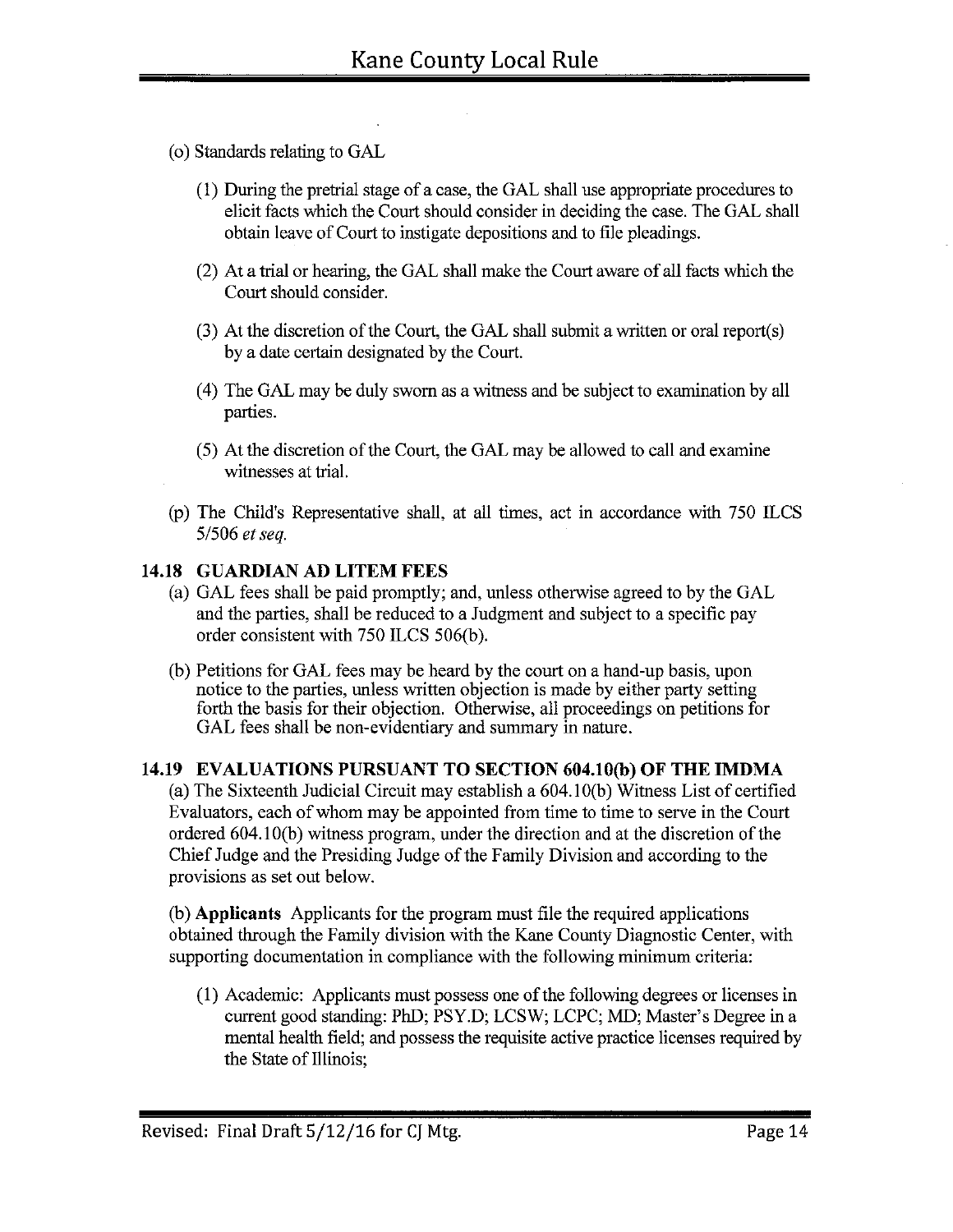- (2) Professional: Applicants must have completed five (5) years of post-licensure practice. Practice must include education or training in the following areas of child welfare; child development, domestic violence, physical/sexual abuse, and substance abuse. Applicants must maintain professional liability insurance.
- (3) Applicants must have the availability to conduct evaluations within a reasonable distance of Kane County;
- (4) Experience: Post licensure practice must include no less than two (2) years' experience in two (2) or more of the following areas; families in distress, child or family experience and domestic violence; and
- ( 5) Applicants must be available and willing to accept one pro bono assigrnnent annually.
- (c) **Certification** 
	- (I) The list of 604. IO(b) Evaluators shall be maintained by the Kane County Diagnostic Center ("KCDC"), with a copy of the list provided to the Presiding Judge of the Family Division. The Director of the Diagnostic Center or his/her designee shall review each application to determine if the applicants possess the required educational background and experience to qualify as an evaluator of a child's best interests in cases relating to allocation of parental responsibilities.
	- (2) After review of the application, the KCDC shall forward its recommendation to the Chief Judge and the Presiding Judge of the Family Division for approval.
	- (3) The KCDC shall maintain the approved list. Each approved Evaluator must send proof of current licensure, current professional liability insurance and any change of address in a timely fashion, and provide annual proof not later than January 31st of the year in question of current licensure and professional liability insurance.
	- (4) An approved Evaluator has the affirmative duty to inform the KCDC of any change in his/her licensure or any formal discipline. Upon receipt of this information the KCDC shall inform the Chief Judge and Presiding Judge of the Family Division, along with any appropriate recommendations. Continued certification as an Evaluator is at the discretion of the Chief Judge, which may include but is not limited to a review of compliance with rules for evaluations as well as timeliness of reports.
	- (5) The KCDC may review each Evaluator's performance for quality assurance, and shall report any non-compliance to the Chief Judge. The Chief Judge has the discretion to remove an Evaluator from the approved list at any time.